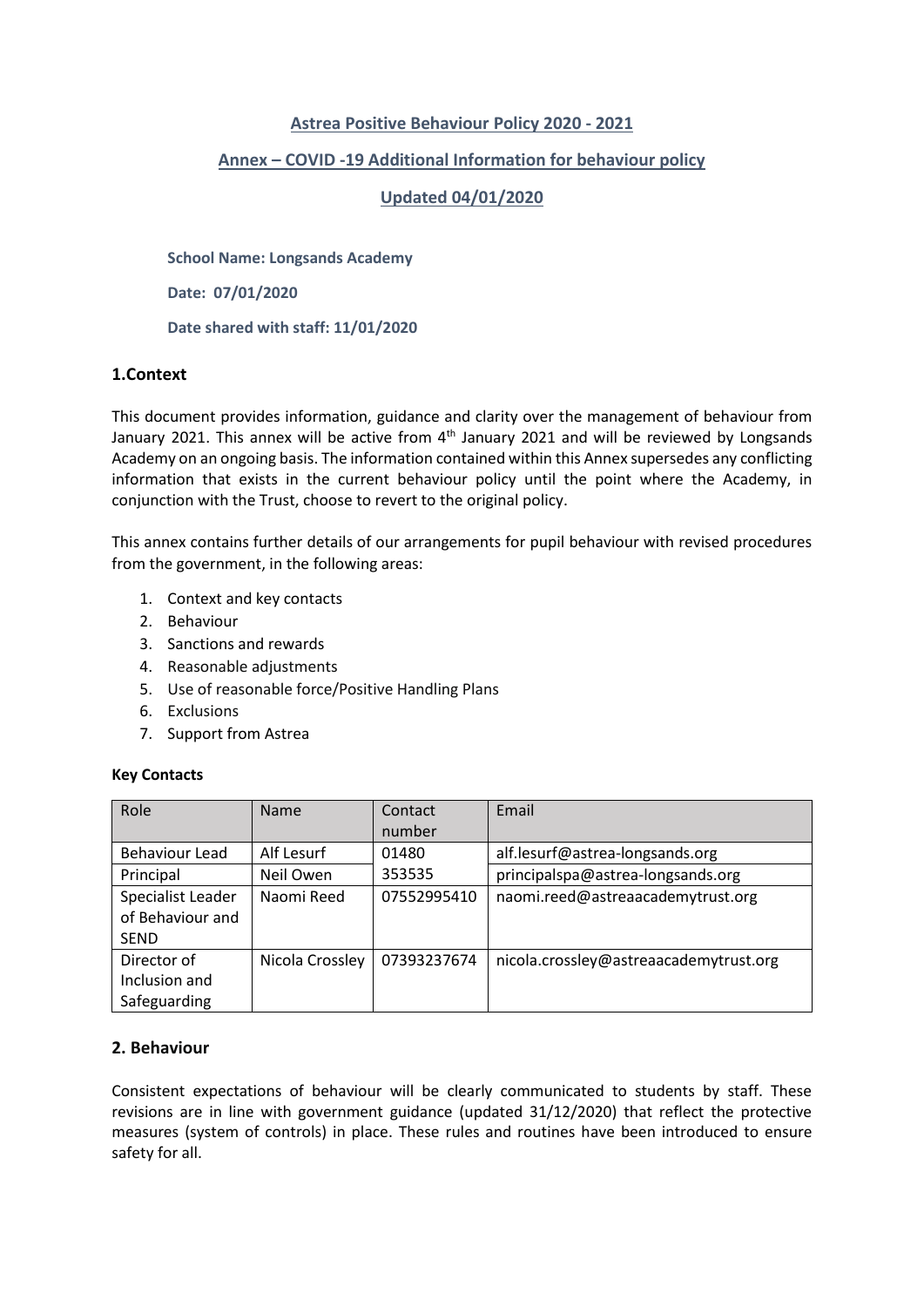### **Rules and Expectations**

As always, we expect students to follow reasonable instructions from staff in school. This is particularly important at this time as not doing so could compromise the safety of them and others. Building the following routines into school culture, supported by behaviour expectations will help ensure students and those with SEN understand the need to follow them. Therefore, in addition to the current behaviour policy expectations the following rules will apply:

• **Observe social distancing.** Students will minimise contact between individuals and maintain social distancing wherever possible.

### • **Observe good personal hygiene.**

**Hands:** Students must wash hands/use hand sanitiser thoroughly more often than usual as instructed by a member of staff. This will include on arrival to school, on return from breaks, when they change rooms and before and after eating.

**Respiratory Hygiene**: Students must ensure that they manage their respiratory hygiene effectively. This includes sneezing and coughing, and pupils must 'catch it, bin it and kill it'. Spitting is not allowed on the Academy grounds and will be sanctioned more seriously than it ordinarily would.

**Face Coverings (Secondary)**: Face coverings to be worn when moving around indoors, such as corridors and communal areas when social distancing is difficult to maintain. Adjustments will need to be made for those students who cannot wear a face covering due to a physical or mental illness, impairment or disability,

- **Students must only interact with others in their designated bubble.** Students *must* remain within their designated groupings/bubble. Students will be expected to sit in their designated seating plan.
- **One way systems around the school building.** Students will be expected to follow guidelines and markings (with adult direction) to move around the school building.
- **Zoning.** It is important that students ensure that during social times that they remain within the designated indoor or outdoor area for their year group and use the corresponding toilet facilities.

Some students with SEND (EHCP/SEN support) will continue to need specific help and preparation for the changes to routine that this will involve, so the SENCO should plan to meet these needs, for example using social stories. (Please refer to the SEND Information Report Annex for further guidance).

We are aware that the current circumstances can affect the mental health of pupils and their parents/carers in a way that affects behaviour. Government guidance on mental health and behaviour in schools is available here [https://www.gov.uk/government/publications/mental-health-and](https://www.gov.uk/government/publications/mental-health-and-behaviour-in-schools--2)[behaviour-in-schools--2](https://www.gov.uk/government/publications/mental-health-and-behaviour-in-schools--2)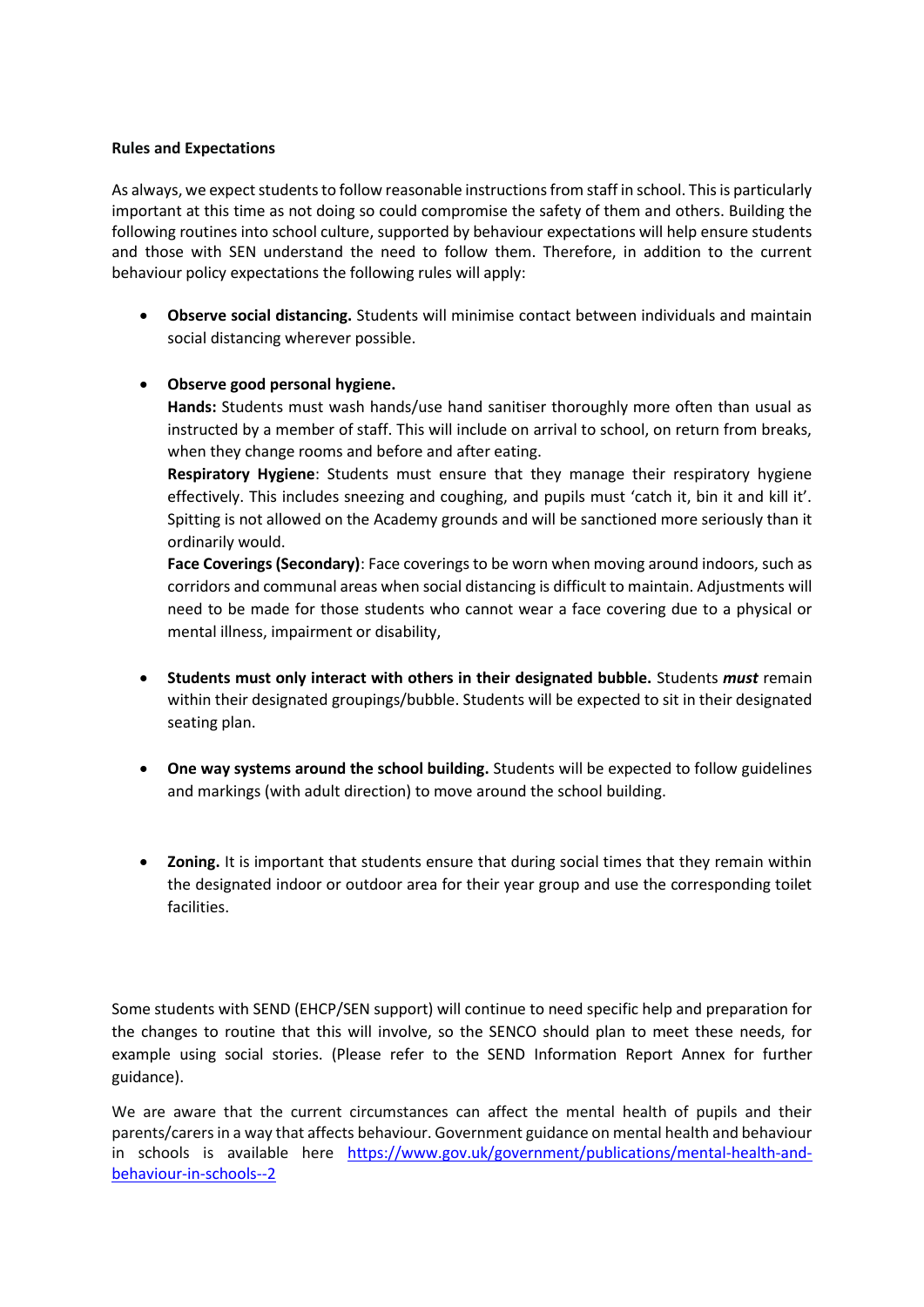This document sets out how mental health issues can bring about changes in a young person's behaviour or emotional state and how this can be reflected within the approach to behaviour set out in the government guidance<https://www.gov.uk/government/publications/behaviour-in-schools>

# **3. Sanctions and Rewards**

It is important that schools consider how sanctions and rewards will be carried out in line with amendments to the behaviour policy to reflect bubbles, respiratory hygiene, social distancing and minimise pupils' movements around the school building.

Consideration will need to be given to:

- Logistical changes to where and how sanctions are implemented (i.e. time-out/reflection rooms might be out of action)
- The replacement or deferral of rewards (i.e. where an activity as a reward can no longer be arranged or staffed at present) though staff can request rewards to be put on centrally through student support teams

School may need to consider the elevation of some sanctions to reflect greater need to mitigate risks. These will include sanctions where students have acted in a way that could put other students at risk in relation to Covid.

Where staff wish to issue a House point to reward a student during national lockdown they will do this via Lisa Hall, Admin Manager. If there are concerns about the conduct of a student on Microsoft Teams during this period of remote learning, staff have been advised on how to stop them from making comments or unmuting their microphone during the lesson. Such behaviour will be communicated to the child's Head of Year and dealt with accordingly.

Students who are unable to adhere to the rules and expectations, and in doing so compromise the safety and wellbeing of themselves and others, could be subject to an exclusion, and persistent breaches may result in a permanent exclusion.

### **4. Reasonable adjustments**

Reasonable adjustments need to be considered in the implementation of these rules and expectations. Students may be experiencing a variety of emotions in response to the coronavirus pandemic, such as anxiety, stress, low mood or bereavement. This may lead to an increase in social, emotional and mental health (SEMH) concerns. Additionally, where children have special educational needs and disabilities (SEND), their provision may look different and this can impact on their behaviour.

The SENCO should consider, as appropriate, the use of safe spaces/time-away/sensory activities/opportunity for outdoor activities and learning as a way to support students' adjustment to the new routines.

Some children will need additional support and access to services such as Educational Psychologists, social workers, and counsellors. For some students this support can occur remotely and where this is offered and appropriate we are actively encouraging this. For children and young people with SEND,